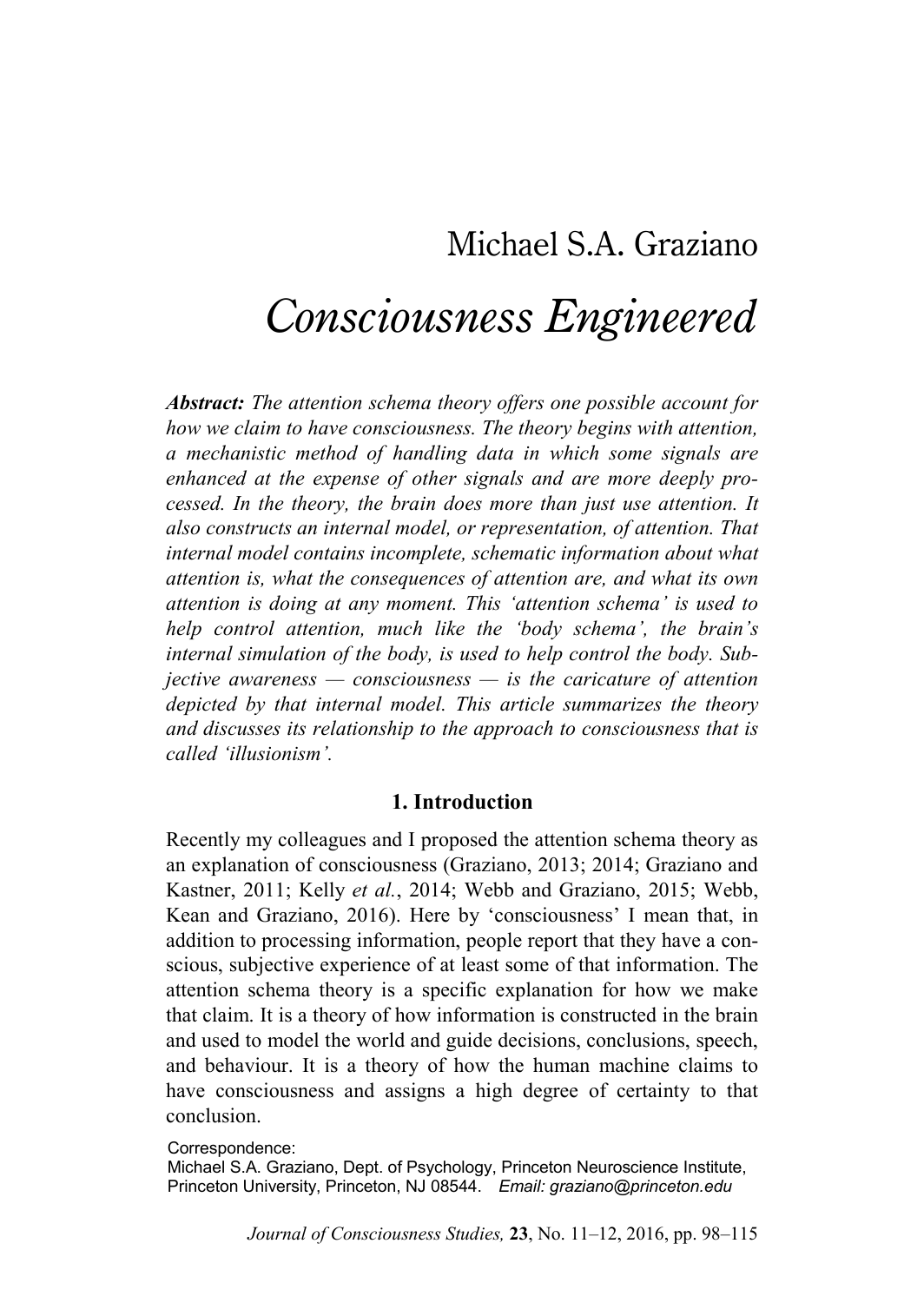#### **2. Build-a-brain**

One useful way to introduce the theory is through the hypothetical challenge of building a robot that asserts it is subjectively aware of an object and describes its awareness in the same ways that we do. I argue that the construction outlined below is not simply an academic exercise in engineering a zombie. Instead that type of mechanism is so basic that it is likely to have evolved in the brain. Moreover, as discussed in the second half of the article, growing evidence suggests that something like that mechanism *does* exist in the brain.

Figure 1 shows a robot looking at an apple. What information should be incorporated into its brain? First, we give it information about the apple (Figure 1A). Light enters the eye, is transduced into signals, and the information is processed to construct a description of the apple that includes shape, colour, size, location, and other attributes. This representation, or internal model, is constantly updated as new signals arrive. The model is schematic. It is a simplified proxy for the real thing. Given the limited processing resources in the brain, internal models are necessarily incomplete and simplified. They are efficient. They are data-compressed. Here we give our robot just such a simplified, schematic internal model of an apple.

Is the robot in Figure 1A aware of the apple? In one sense, yes. The term 'objective awareness' is sometimes used to indicate that the information has gotten in and is being processed (e.g. Szczepanowski and Pessoa, 2007). The machine in Figure 1A is objectively aware of the apple. But does it have a *subjective* experience?

To help explore that question we add a user interface, the linguistic processor shown in Figure 1B. Like a search engine, it can take in a question, search the internal model, and answer. We ask, 'What's there?' It answers, 'An apple'. We ask, 'What are the properties of the apple?' It answers, 'It's red, it's round, it's at that location'. It can provide those answers because it contains that information.

Figure 1B could represent an entire category of theory about consciousness, such as the global workspace theory (Baars, 1988; Newman and Baars, 1993). In that theory, consciousness occurs when information is broadcast globally throughout the brain. In Figure 1B, the sensory representation of the apple is broadcast globally, and as a result the cognitive and linguistic machinery has access to information about the apple. The robot can therefore report that the apple is present.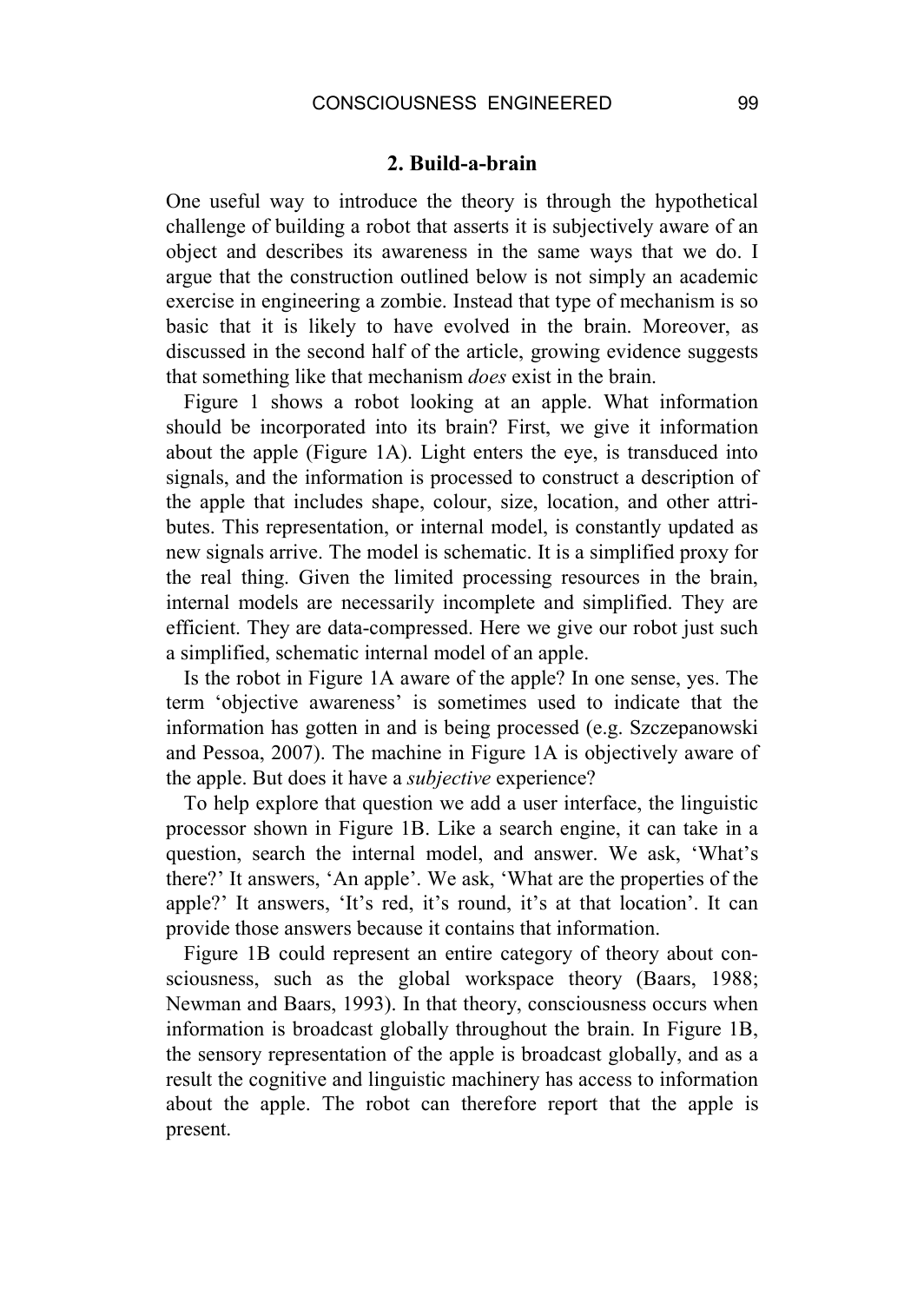

*Figure 1.* Construction of the attention schema theory. A robot has information about the world in the form of internal models. A. The robot has an internal model of the apple. B. The robot has a linguistic interface that acts as a search engine. It takes in questions, searches the internal model, and replies to the questions. C. The robot has a second internal model, a model of the self. D. The main components of the attention schema theory. The robot has an internal model of the self, a model of the apple, and a model of the attentional relationship between the self and the apple. That attention schema describes something physically incoherent, a caricature of attention, subjective awareness. The machine insists that it has subjective awareness of the apple because it is captive to the incomplete information in its internal models.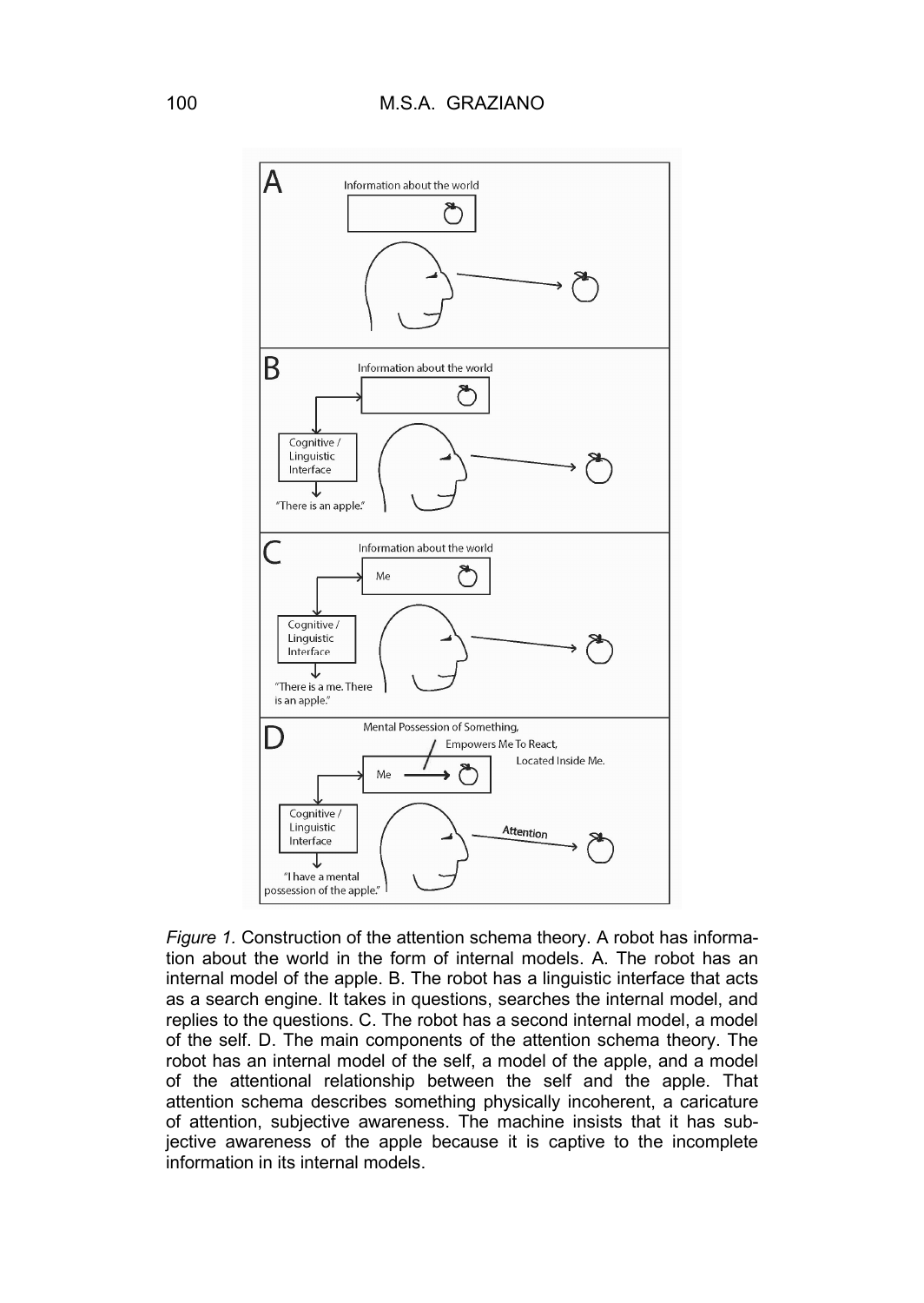But Figure 1B remains an incomplete account of how a machine claims to be conscious of an apple. Consider asking, 'Are you aware of the apple?' The search engine searches the internal model and finds no answer. It finds information about an apple, but no information about what 'awareness' is or whether it has any of it, and no information about what the quantity 'you' is. It cannot answer the question. It does not compute in that domain.

Perhaps we can improve the machine. In Figure 1C, a second internal model is added, a model of the self. This new internal model, like the model of the apple, is a constantly updated set of information. It might include the body schema, the brain's model of the physical self and how it moves. The self model might also include autobiographical memory and general information about personality, beliefs, and goals. If we ask the robot in Figure 1C, 'Tell us about yourself?' it can now answer. It has been given the construct of self. It might reply, 'I'm a person, I'm standing right here, I'm so tall, so wide, I can move, I grew up in Buffalo, I'm a nice guy', and so on, as its cognitive search engine accesses its internal models. Figure 1C could represent an entire category of theory in which consciousness depends on self-knowledge or self-narrative (e.g. Gazzaniga, 1970; Nisbett and Wilson, 1977).

However, once again this account is incomplete. We can ask the machine in Figure 1C, 'What is the mental relationship between you and the apple?' The search engine accesses the two available internal models and finds no answer. It finds plenty of information about the self and plenty of separate information about the apple, but no information about a mental relationship between them — no information about what a mental relationship is. Equipped only with the components shown in Figure 1C, the machine cannot even parse the question.

So far we have given the machine an internal model of the apple and an internal model of the self, but we have neglected a crucial third item present in this scene — a less concrete, more intangible item the computational relationship between the self and the apple. We now give the machine an internal model of attention.

The word 'attention' has many meanings, some colloquial, some technical. For example, overt attention is the orienting of eyes and other sensors toward an important event. Here, by attention I refer to something often called covert attention, the deep processing of some select signals at the expense of other signals. Covert attention can move from item to item. You can shift that deep processing from the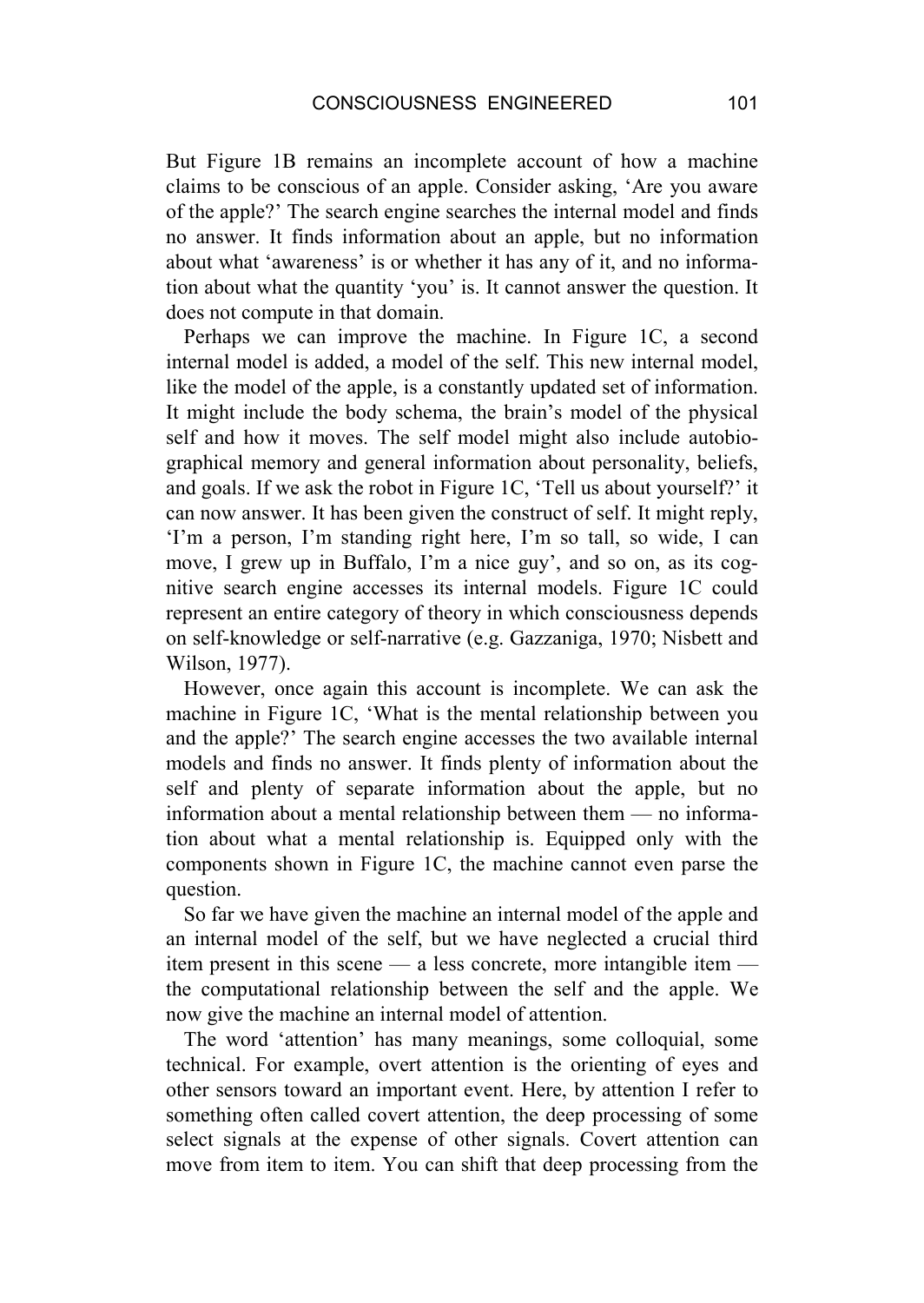text in front of you, to the sounds coming from your back yard, to a memory that you've just recalled, to a math problem that you're solving in your head. Covert attention is a mechanistic neural phenomenon, a selective signal enhancement caused by competition among signals in the brain (Beck and Kastner, 2009; Desimone and Duncan, 1995). A person rarely looks at an apple in isolation. Other items are probably present: a plate, a table, a wall behind them, too much for the brain to process in depth at the same time. It has to prioritize. The apple signal wins the competition of the moment, is enhanced at the expense of other visual signals, and as a result can dominate the brain's outputs. The brain deeply processes information about the apple and is therefore primed to generate behaviour toward it or remember it. This is the attentive relationship between the self and the apple. An internal model of that attentive relationship is added to Figure 1D.

First consider what information might be contained in an internal model of attention. How would it describe attention? Presumably, like the internal model of the apple, it would describe useful, functional, *abstracted* properties of attention, not microscopic physical details. It might describe attention as a mental possession of something. It might describe attention as something that empowers oneself to react. It might describe attention as something located inside oneself, belonging to oneself, and not directly observable to the outside world. It might include many other abstracted properties of attention. But this internal model would not contain information about neurons, competing electrochemical signals, or other physical nuts and bolts that the brain has no pragmatic need to know. Like all internal models, it would be incomplete and schematic. It would be silent on the physical mechanisms of attention.

We ask the robot in Figure 1D, 'What is the mental relationship between you and the apple?' The search engine accesses its internal models and reports the available information. It says, 'I have a mental possession of the apple'. The answer is promising and we probe deeper. 'Tell us more about this mental possession. What are its physical properties?' For clarity, we also ask, 'Do you know what physical properties are?' The machine can answer 'Yes' because it has a body schema that describes the physical body and it has an internal model of an apple that describes a physical object. Reporting the information available to it, it might say (if it has a good vocabulary), 'I know what physical properties are. But my mental possession of the apple, the mental possession in-and-of-itself, has no physically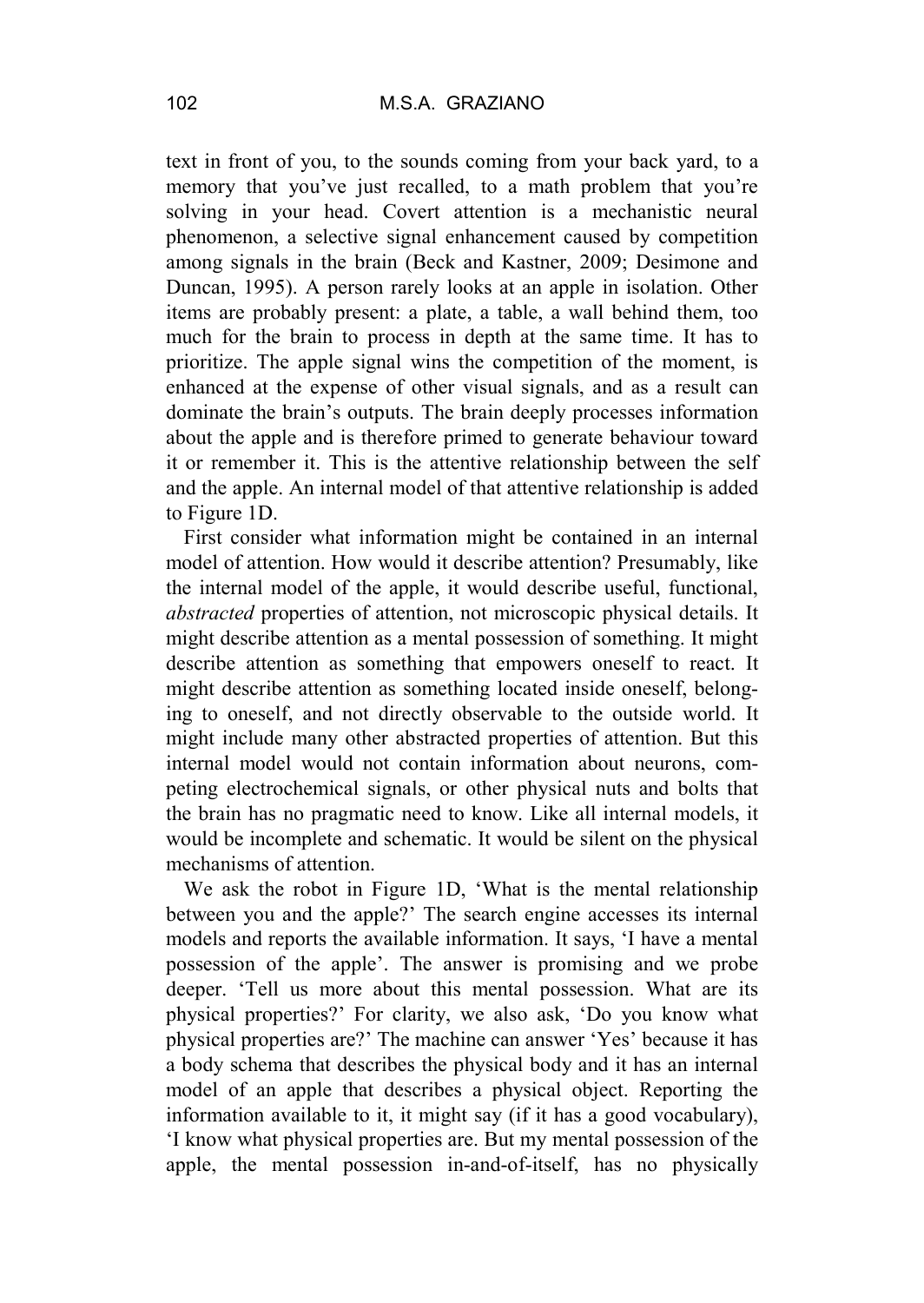describable properties. It's an essence located inside me. Like my arms and legs are physical parts of me, I also have a non-physical or *metaphysical* part of me. It's my mind taking hold of things — the colour, the shape, the location. My subjective self seizes those things.' The machine is describing covert attention, and the description sounds semi-magical only because it is vague on the details and the mechanistic basis of attention.

Because we built the robot, we know why it gives that answer. It's a machine accessing internal models. Whatever information is contained in those models it reports to be true. That information lies deeper than language, deeper than higher cognition. The machine insists it has subjective awareness because, when its internal models are searched, they return that information. Introspection will always return that answer. In the same way, it reports that the apple has a colour even though in reality the apple has a reflectance spectrum, not colour. Just as in Metzinger's ego tunnel (Metzinger, 2010), this brain is captive to the schematic information in its internal models.

The theory diagrammed in Figure 1D is different from a higherorder thought theory (Lau and Rosenthal, 2011). In that approach, consciousness occurs when the brain's cognitive machinery constructs a higher-order, cognitive representation, or an interpretation. Instead, in the attention schema theory, subjective awareness does not depend on cognitive or linguistic processing. It is not a construct of higherorder thought. The cognitive/linguistic layer in Figure 1 was added as a convenience to be able to query the machine, but it is not necessary. Suppose you are a rat with little cognitive and no linguistic capacity, thus the 'cognitive/linguistic' box in Figure 1D is missing. You still have the internal models themselves. The internal models in Figure 1D are fundamental, low-level representations necessary for survival: representations of self, of items in the world such as apples, and of the ever-present process of attention, the computational relationship between the self and everything else. These representations can guide behaviour directly, even without higher cognition. One way to think about Figure 1D is that the brain constructs an overarching internal model, a continuously updated simulation of its world. In that simulation, there is a self that is conscious of the apple. The brain constructs that simulation even if it lacks the sophistication to cogitate about it or talk about it.

One advantage of this theory of consciousness is that it can accommodate the correct range of information. The brain can focus attention on a colour, a shape, a motion, a sound, a touch, a memory, a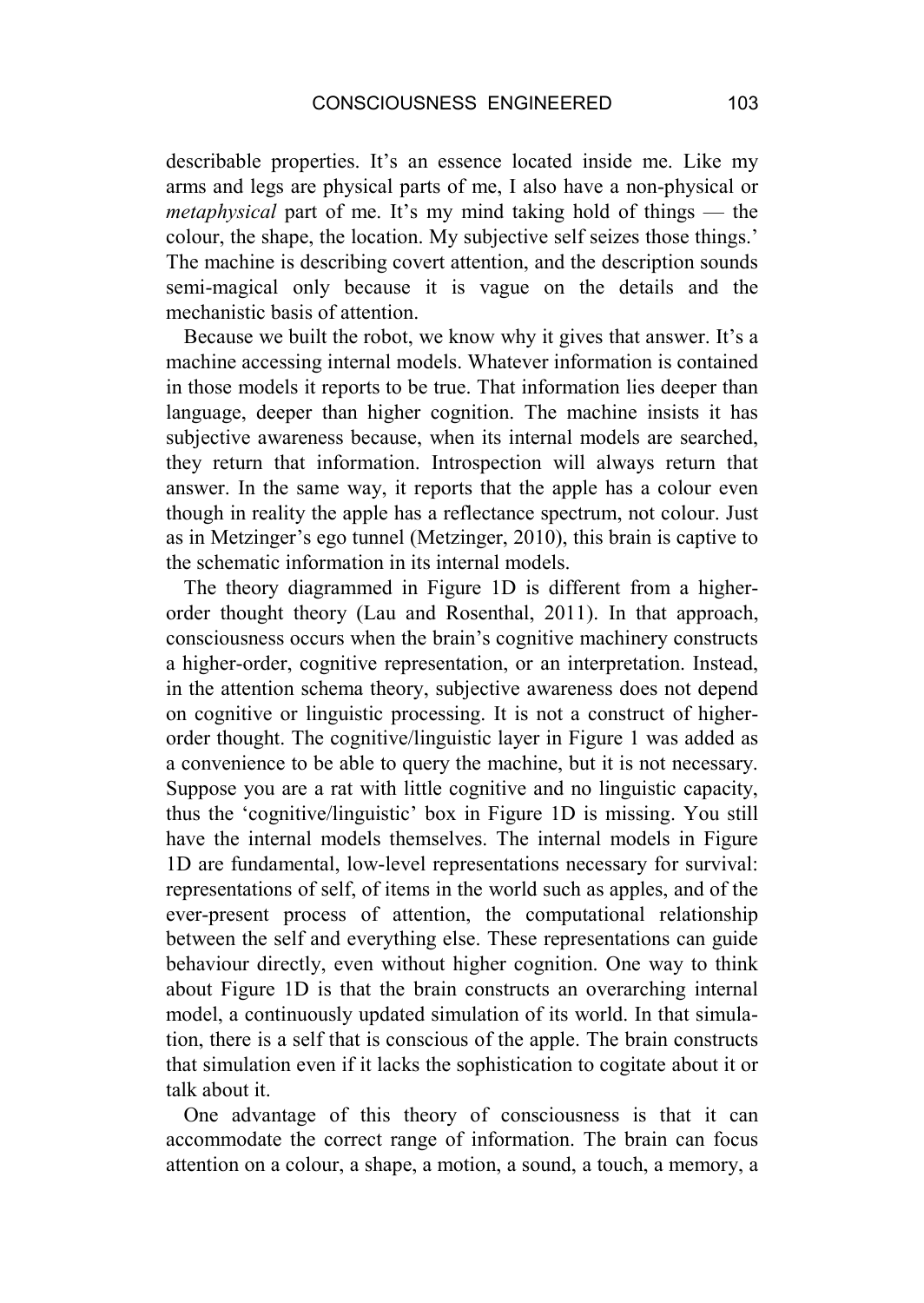thought, a fragment of autobiographical knowledge, an emotional state, or almost any other domain of information that is processed cortically. An attention schema is therefore applicable to that same range of information. One could replace the apple in Figure 1D with almost anything, whether a feature of the external world or a feature of one's internal cognition. The theory accounts for why we claim to have a conscious experience of colour, shape, sound, self, memory, emotion, and so on, and why, despite the diversity of information, the consciousness is somehow of the same nature in all cases. In the theory, an internal model of attention pertains to multiple kinds of information.

The logic of the theory can be summarized in four points. One, the brain constructs internal models of important objects and processes in the world. Therefore, two, the brain constructs an internal model of its own process of attention. Three, internal models are never accurate descriptions. They are incomplete and schematic, due to a trade-off between accuracy and processing resources. Therefore, four, a brain with an internal model of attention, even if that brain has a good enough linguistic and cognitive capacity to talk about it, would not report its attention in a physically accurate, detailed, or mechanistic manner. Instead it would claim to have something physically incoherent: a subjective mental experience. A five-word summary of the theory, that admittedly loses some nuance, is this: awareness is an attention schema.

### **3. Adaptive uses of the attention schema**

It is clear why an internal model of an apple is useful — to guide behaviour with respect to the apple. It is also clear why an internal model of the self is useful — to monitor and thus better control one's behaviour. But what is the adaptive value of an attention schema? In the following sections I describe three uses for an attention schema, beginning with its possible role in the widespread integration of information.

### *3.1. Integration of information*

The idea that awareness is related to the integration of information around the brain has been suggested in many forms (e.g. Baars, 1988; Crick and Koch, 1990; Damasio, 1990; Engel and Singer, 2001; Lamme, 2006; Newman and Baars, 1993; Tononi, 2008). The attention schema theory is, in its own way, a theory about the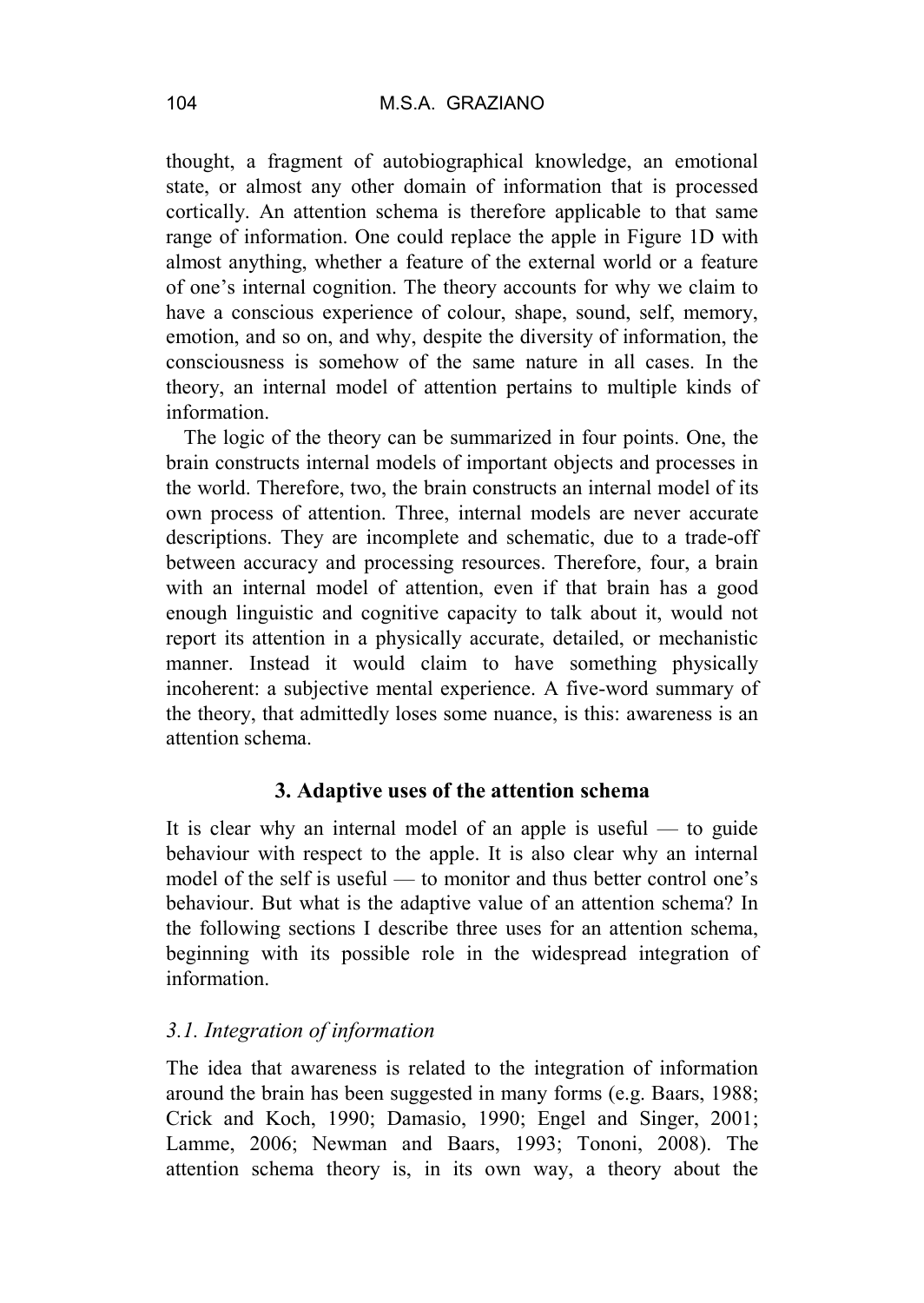integration of information. In Figure 1D, the attention schema is a chunk of information, a descriptive model, that is linked to many disparate kinds of information. Information about the self and information about an apple are linked together by way of an intermediate bridge, the attention schema.

One can think of information itself as having connectivity. For example, colour information is a connector. Imagine a scattering of dots, some black, some red. The red ones happen to form a larger shape, an X. That X stands out because dots of a similar colour are easily linked together to form a single, integrated representation. Ultimately there is an anatomical underpinning to that phenomenon, but one can make partial sense of it purely from the point of view of information. In the lattice of information, some dots are connected to each other because they are connected to the same colour information. Colour, as a connector, is obviously limited to the visual domain.

Spatial location is another connector, but unlike colour it can operate across sensory domains. If a visual stimulus and a sound appear at the same location, we are prone to link the two, constructing an integrated representation of an object that has both visual and auditory aspects. This spatial interaction has been especially studied in the superior colliculus, where tactile, visual, and auditory information is processed in a single spatial framework (Stein, Stanford and Rowland, 2009). But even though location information can be used to link across sensory domains, it is still limited in its ability to bridge some kinds of information. Information domains that do not have an obvious spatial component are not included.

An attention schema can act as the ultimate connector. Almost all kinds of information in the brain are subject to attention. An attention schema, a central representation of attention, could serve as a hub that connects to any information domain. Awareness, as a model of attention, is like a colour that can tint any topic. In Figure 1D, the attention schema links information about the self, including the body schema and autobiographical knowledge, with information about an apple, including shape and colour and location. In that way, an overarching representation subsumes a great range of information domains. But the figure diagrams only one limited example. One could just as well attend to a thought, a taste, a recalled memory, an emotion, a movement of the limbs, or even all of those together if you are grasping the apple, biting it, thinking about it, and enjoying it. All of those radically different information domains can be linked to the attention schema and thus linked to each other in a single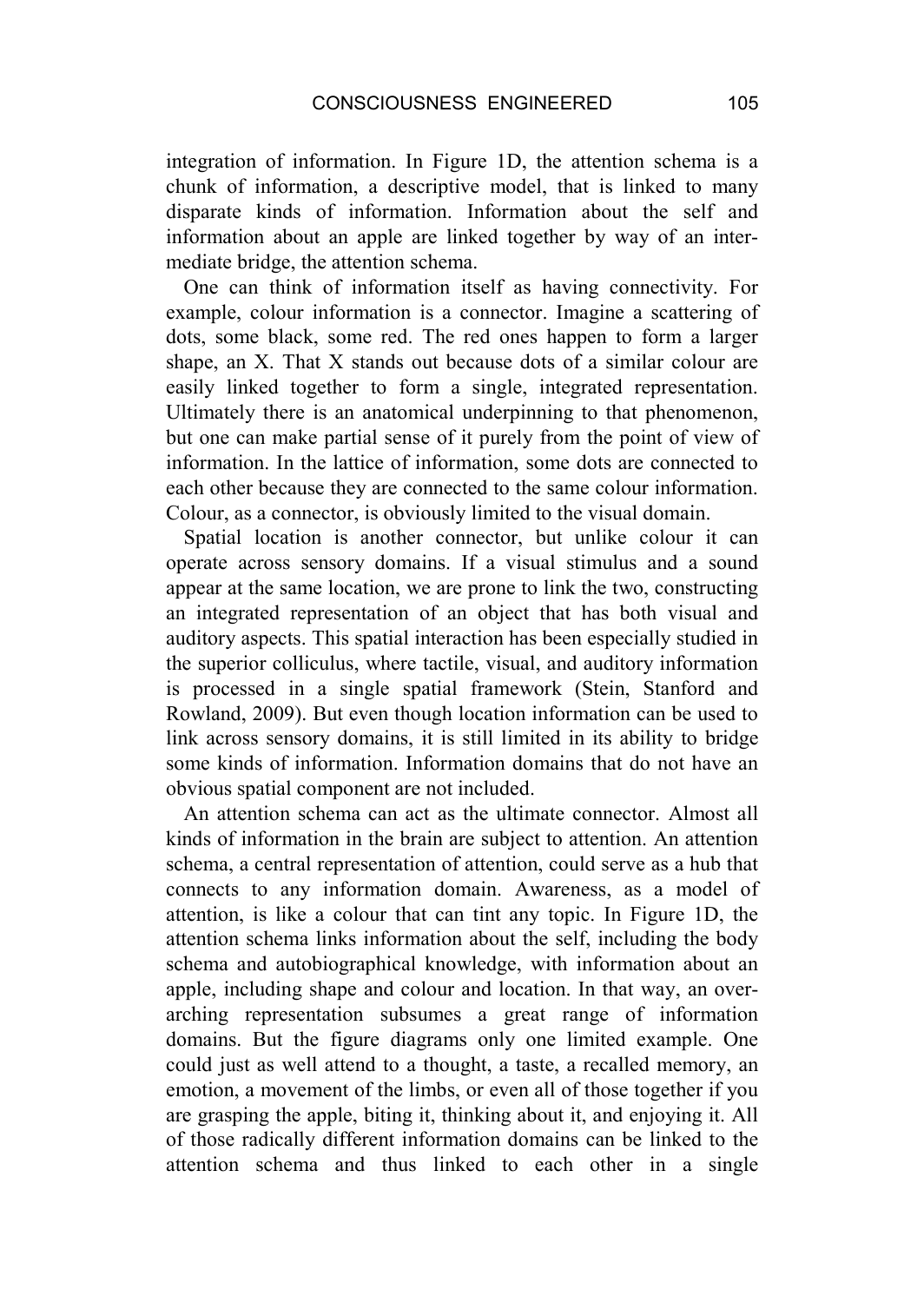representation. In effect, the brain constructs an integrated representation of its world at that moment, and the attention schema is the crucial bridge that connects the disparate parts because the attention schema represents the deep, computational relationship between the self and the various components of one's world.

So many people have noted the apparent relationship between consciousness and the widespread integration of information that one can't help thinking, with all the smoke, there must be fire. Surely a good theory of consciousness should include that relationship. The attention schema theory does so quite naturally. But in this theory, consciousness is not magically caused by integrating a mass of information together, like in the science fiction trope where Skynet wakes up. Instead, consciousness is a construct. It is an attention schema. That construct serves a central role in bridging across disparate domains of information, allowing for a more complete model of oneself operating in the world.

#### *3.2. Control of attention*

A primary function of the attention schema may be the efficient control of attention.

A basic principle of control theory is that a control system benefits from an internal model of the thing to be controlled (Camacho and Bordons Alba, 2004). For example, the brain constructs a body schema, an internal model of the body, to help control movement (Wolpert, Ghahramani and Jordan, 1995). Like all internal models, the body schema is imperfect. It can sometimes become misaligned from the body. Almost all experimental work demonstrating the existence of the body schema relies on those inaccuracies. When misalignment between the body schema and the body occurs, movement of the body is still possible but the controller suffers characteristic deficits that reveal the importance of the body schema (Graziano and Botvinick, 2002; Scheidt *et al.*, 2005; Wolpert, Ghahramani and Jordan, 1995).

If the attention schema theory is correct, the relationship between consciousness and attention should also adhere to the predictions of control theory. The most experimentally revealing conditions should occur when the internal model makes a mistake — when consciousness becomes misaligned from attention. In that case, the control of attention should suffer in a manner consistent with the loss of an accurate internal model.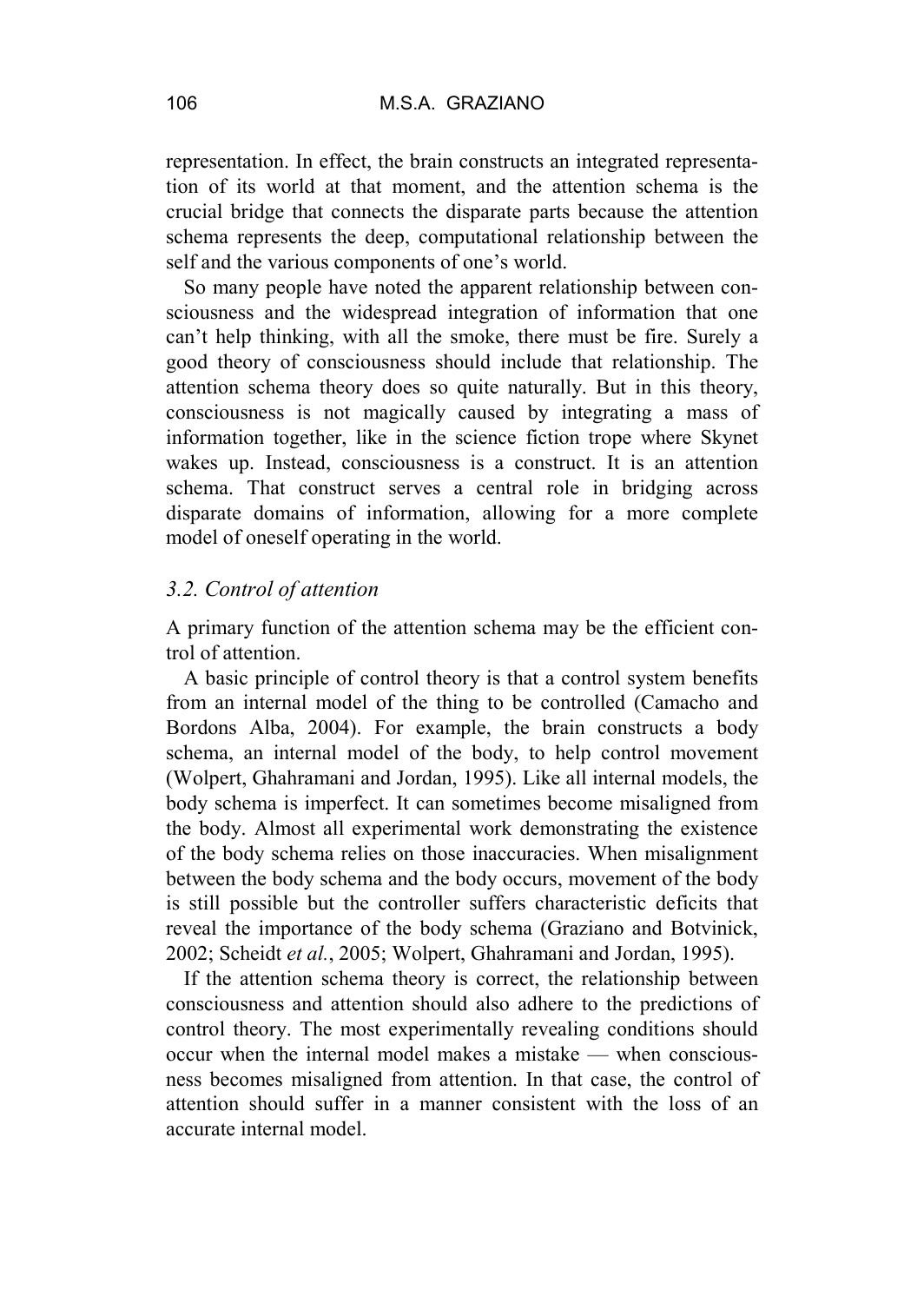In the scientific literature on the relationship between consciousness and attention, typically the term 'awareness' is used to refer to a conscious, reportable experience of the sensory stimulus. In keeping with that usage, in the following discussion I will use the term awareness as synonymous with consciousness. It is now well established that attention and awareness can be separated. People can attend to a stimulus in the absence of awareness of that stimulus (Hsieh, Colas and Kanwisher, 2011; Jiang *et al.*, 2006; Kentridge, Nijboer and Heywood, 2008; Koch and Tsuchiya, 2007; Lamme, 2004; McCormick, 1997; Norman, Heywood and Kentridge, 2013; Tsushima, Sasaki and Watanabe, 2006). This separability has led to the suggestion that attention and awareness may be independent processes. In the attention schema theory, the two are not truly independent. They have a principled relationship, diagrammed in Figure 2. Attention has a control system and one part of that system is an internal control model. That internal model, the attention schema, contains information about awareness. If the system is attending to some item X but has not constructed an awareness of X, that corresponds to a temporarily faulty internal model. The internal model of attention has failed to update correctly. In that case, the control of attention should suffer. Attention should still be possible, but it should lose stability and be more easily perturbed by outside influences. In much the same way, if the body schema fails to register the location of your arm perhaps because of anaesthesia of the arm, of course you still have an arm, and you can even control its movement to some degree; but the arm becomes less stable and more easily perturbed by outside influences. Here it is useful to make some clarifications. In control theory, the internal model is not the entire controller. It is one useful part of the controller. Without it, or if it becomes impaired, some control is still possible. Control is compromised in specific ways that are discussed in greater detail below.

Most of the experiments that distinguish visual attention and visual awareness have focused on the first-order phenomenon: attention can exist without awareness. Few experiments ask whether attention behaves the same way, or changes, when awareness is present or absent. The paradigms used to manipulate visual awareness typically involve major changes to the stimulus. As a result, the aware condition and the unaware condition are not easy to compare quantitatively.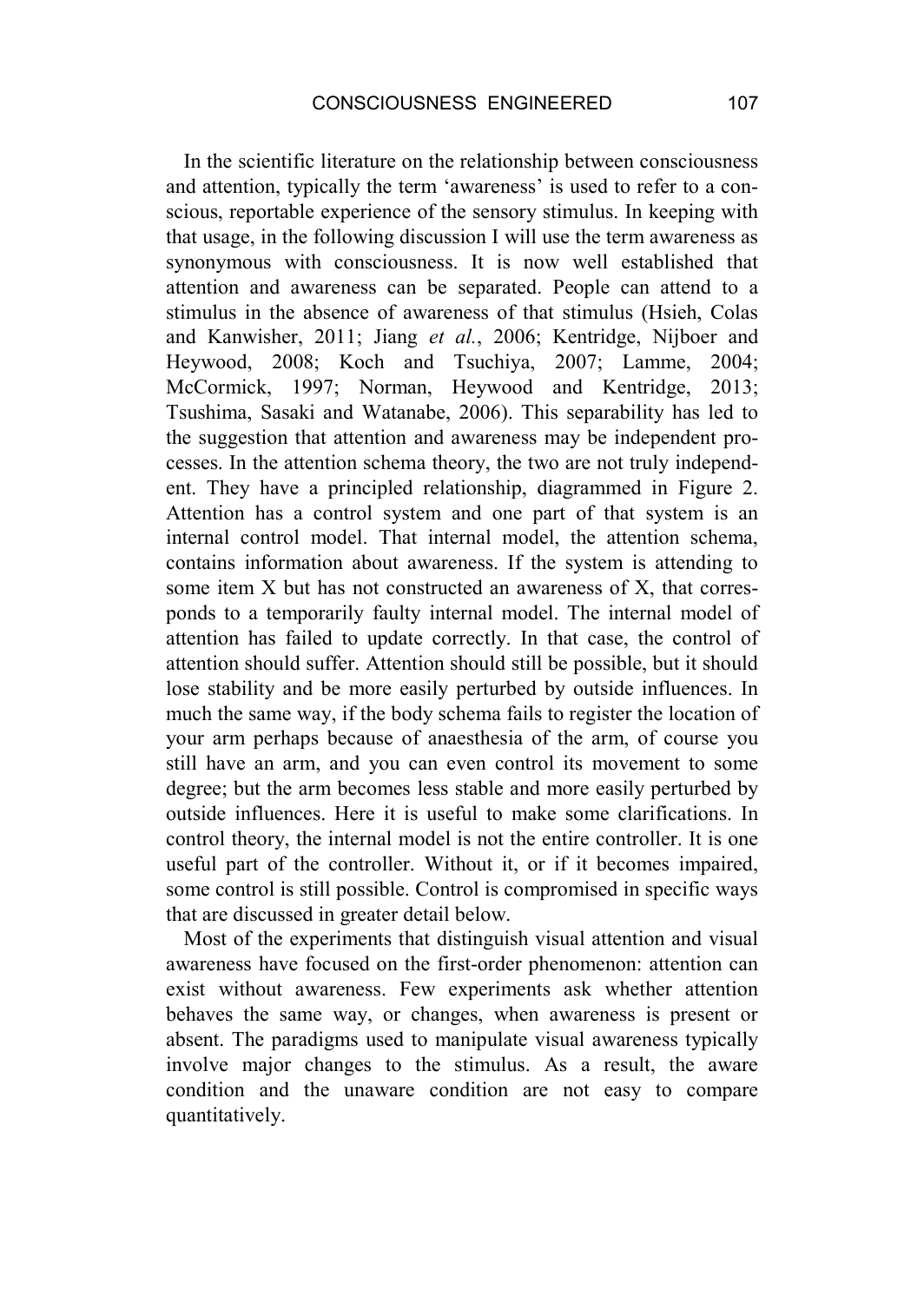

*Figure 2.* Awareness as an internal control model for attention. The arrows represent information subjected to the process of attention. Attention is regulated by a complex, dynamical systems controller. In the attention schema theory, one part of that controller is an internal model of attention, and awareness is the cartoonish depiction of attention rendered by that internal model.

Recently we performed a series of psychophysics experiments in human subjects to answer this question (Webb, Kean and Graziano, 2016). In those experiments, a visual stimulus drew people's attention to a location. In one condition the stimulus was masked such that participants were subjectively unaware of it. In another condition the mask was adjusted such that participants reported being subjectively aware of the stimulus. The amount of attention drawn by the stimulus was measured using a standard Posner paradigm.

On the basis of the attention schema theory, we predicted that attention would show less stability over time when awareness of the stimulus was absent. This prediction was confirmed. Without awareness of the stimulus, attention to that stimulus behaved in a less stable manner. Attention wobbled up and down significantly more during the tested time interval. Figure 3 shows data from one of the experiments that demonstrates this stabilizing effect of awareness on attention. From the point of view of control theory, when awareness of the stimulus was absent, attention to the stimulus acted as though the stabilizing, internal control model of attention was missing. These experiments are among the most direct tests of the hypothesis that awareness serves as the internal model for attention.

A separate line of experiments by Schurger and colleagues (2010; 2015) also supports the attention schema theory. In those experiments, a visual stimulus evoked activity throughout the visual cortex. Neuronal representation was more stable in time and more consistent across trials when awareness was present than when awareness was absent. Experiments such as these point toward the attention schema theory, in which awareness plays a fundamental role as the internal, stabilizing control model for attention.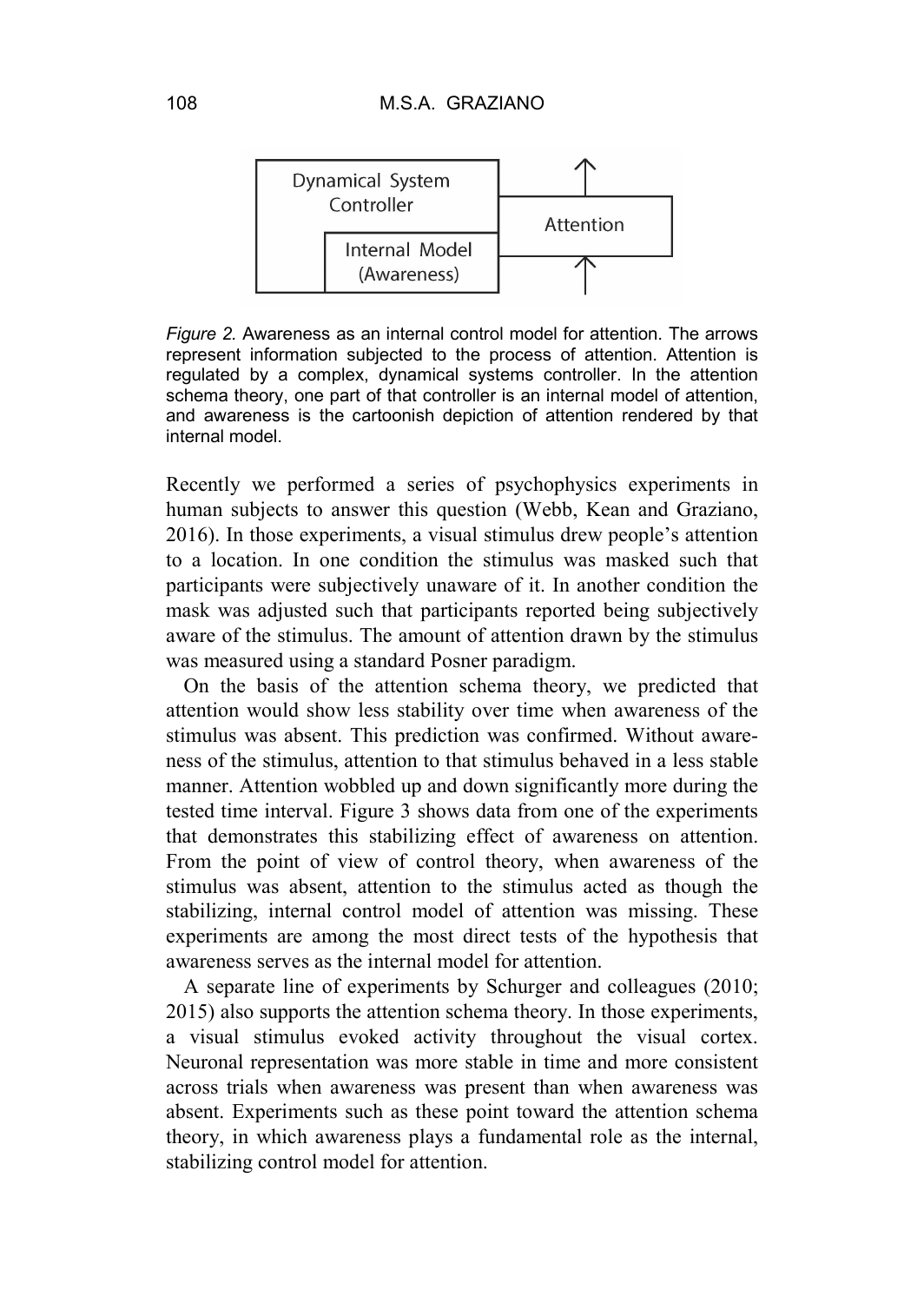

*Figure 3.* Testing attention with and without awareness. In this experiment, attention to a visual stimulus is tested by using the stimulus as a cue in a Posner spatial attention paradigm (see Webb, Kean and Graziano, 2015, for details). In some trials, the participants are aware of the visual cue (thick line). In other trials, they are unaware of it (thin line). Attention to the cue is less stable across time when awareness is absent. This result follows the predictions of control theory in which an internal control model helps to maintain stability of the controlled variable. The X axis shows time after cue onset. The Y axis shows attention drawn to the cue  $(\Delta t =$  [mean response time for spatially mismatching trials in which the test target appeared on the opposite side as the initial cue] – [mean response time for spatially matching trials in which the test target appeared on the same side as the initial cue]). Error bars are standard error.

One of the central questions of consciousness research is whether consciousness has any adaptive role and, if so, what that role may be. In the attention schema theory, consciousness serves a set of welldefined and testable roles in information processing. Its most basic role, perhaps its evolutionary origin, is to serve as a control model for attention. An engineer who wishes to understand how the brain processes information must understand the internal models that the brain uses to regulate itself. In this theory, consciousness is one of those internal models.

#### *3.3. Social cognition*

A third possible adaptive use of an attention schema lies in social cognition. I will begin with an analogy to the body schema. The brain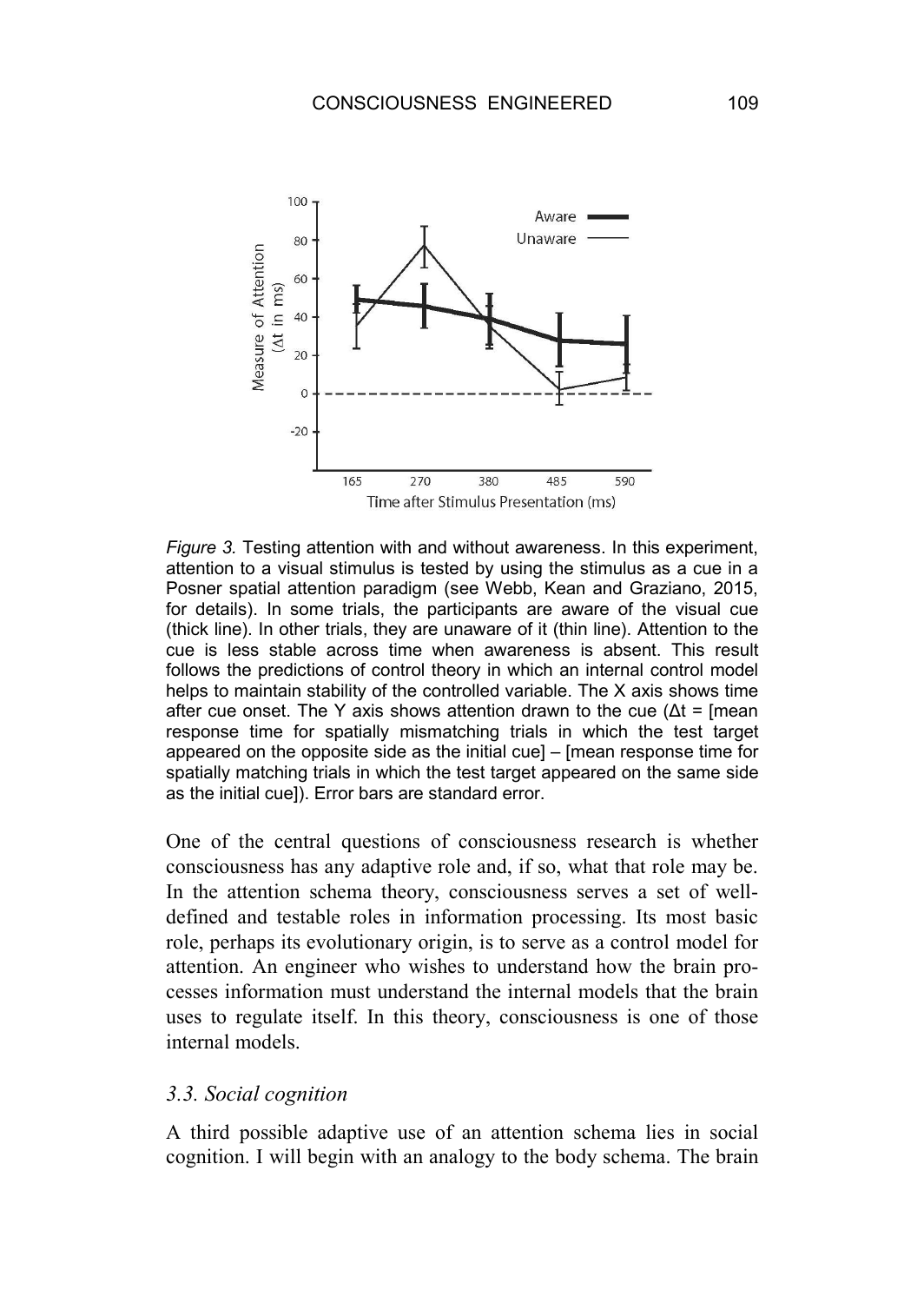evolved an internal model of the body, an ever-changing, everupdating complex of information that describes the physical shape, structure, and movement of the body (Graziano and Botvinick, 2002). The body schema presumably first evolved when nervous systems became sophisticated in the control of movement, probably more than half a billion years ago.

One often overlooked function of the body schema, in humans, is to model the bodies of others. If subjects look at a picture of a hand and decide whether it is a left or right hand, the decision is markedly faster when the pictured hand already matches the configuration of the subject's own hand (Parsons, 1987; Sekiyama, 1982). The more different the configurations, the longer the latency to respond, as though the subjects were mentally reconfiguring their own hands to match the picture. Moreover, the same cortical areas, especially the posterior parietal lobe, were active whether judging other people's body configurations or one's own body schema (Bonda *et al.*, 1995). Presumably the use of the body schema to model oneself and control one's own movements emerged first in evolution, and its use in monitoring and predicting the bodies of others was a gradual evolutionary extension.

In the attention schema theory, a similar extension of function occurred for the internal model of attention. In the theory, the attention schema first evolved as a simple model that was part of the control mechanism for attention. Its function was to model one's own state of attention. However, over evolutionary time, an additional adaptive function emerged. The attention schema became increasingly adapted to model the attentional states of others. The advantage is obvious. It improves my ability to predict the behaviour of others and thus guide my own behaviour with respect to others. Attention is one of the main determinants of behaviour. If Bill's brain is focusing attention on X, then X is likely to dominate his behaviour. If I want to predict Bill's behaviour, it would be useful for me to have a model of attention that I can apply to Bill — a model of what attention is, what its dynamics and consequences are, and what in particular Bill is attending to. In the theory, the awareness that I attribute to Bill is a simplified and effective model of his deep attentive processing of information.

In this proposal, we do not merely figure out intellectually whether someone is aware of something. Instead that attribution has an automatic, immediate, perceptual quality because it depends on an internal model constructed beneath the level of high-order cognition.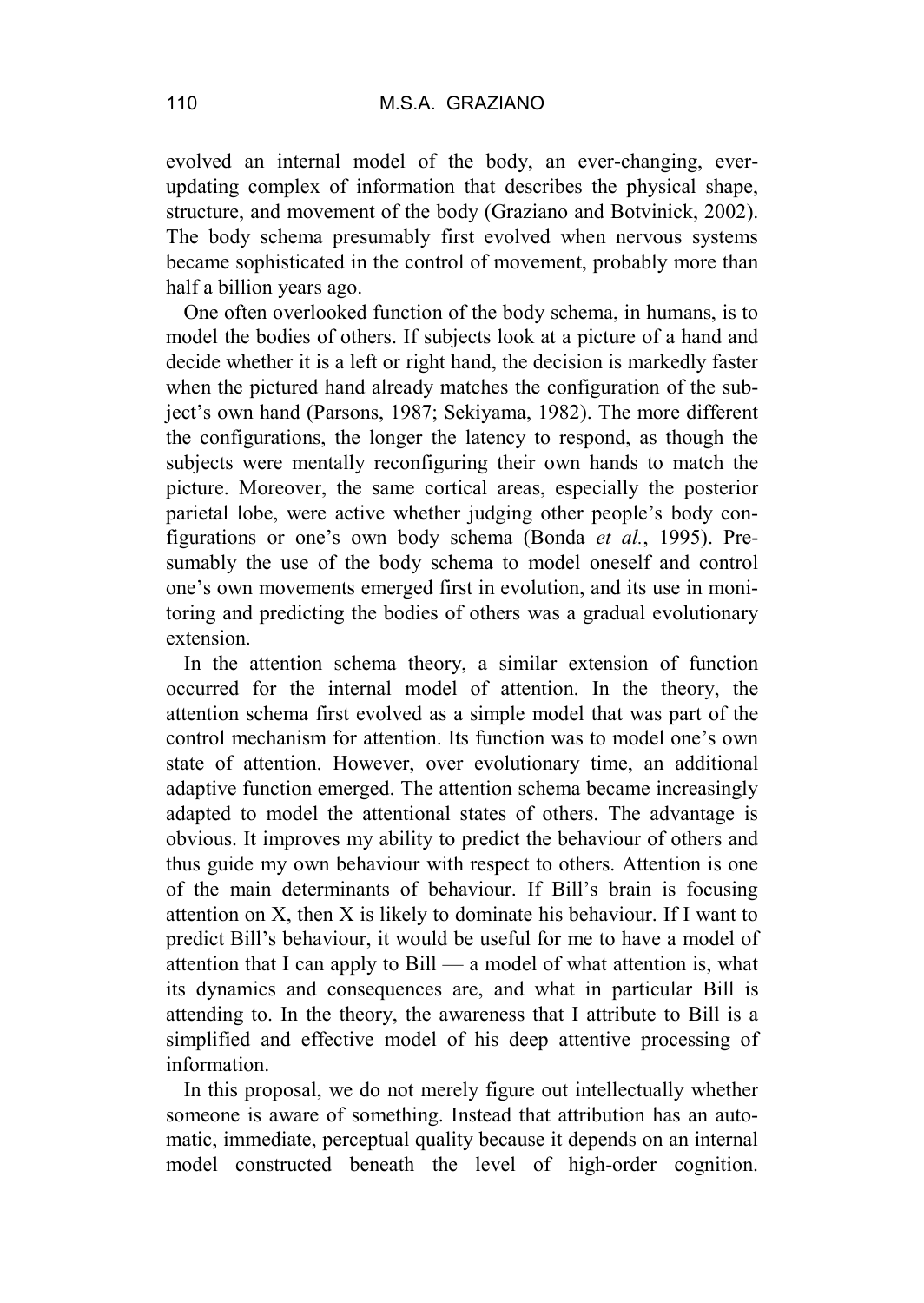Ventriloquism is a good example that helps to demonstrate the contrast between a cognitive model and perceptual model of someone else's mind. We have a *perception* of awareness in the ventriloquist puppet, while at the same time we know cognitively that the puppet is not really aware.

People attribute awareness to more than just other people and ventriloquist dummies. We attribute it to our dogs and cats. Some people feel that their houseplants are conscious. Animism is the attribution of subjective consciousness to trees, rivers, volcanoes, and other natural phenomena. Gods, angels, ghosts, spirits are all attributions of awareness. The belief in life after death is the false attribution of awareness outside the physical body. When I am alone in a dark house on a stormy night I sometimes have a creepy feeling that another conscious agent is in the next room stalking me. Intellectually I know it's not true, but my brain has evidently constructed that perceptual model. Sometimes people get angry at the car or the coffee machine as if it were aware of its misdeeds. I argue that this secondary role for the attention schema, attributing awareness to others, is the primary basis for human spiritual belief. We live in a world awash in perceived awareness.

Psychophysical evidence suggests that people do indeed construct a rich model of the attentional state of others. Most research on the topic focuses on only one component, the gaze direction of others. However, people do combine gaze cues, facial expression, and context when assessing the attentional state of others (Kelly *et al.*, 2014). A recent study suggests that we not only reconstruct the object of someone else's attention, we also reconstruct some of the dynamic aspects of attention such as whether attention was drawn extrinsically (by an external stimulus) or directed intrinsically (by an internal decision) (Pesquita, Chapman and Enns, forthcoming). These studies are beginning to show that the brain does indeed construct a rich internal model of the attentional state of others, consistent with the attention schema theory.

One particular brain area may be a central node in a network that computes information related to awareness. Damage to the temporoparietal junction (TPJ) can result in hemispatial neglect, a disturbance of awareness (Valler and Perani, 1986). Attributing states of awareness to others evokes activity in the same subregions of the TPJ (Kelly *et al.*, 2014; Igelstrom *et al.*, 2016). These studies of course do not pin a single function on the TPJ, which presumably contributes to a range of cognitive functions. The studies do, however, begin to support the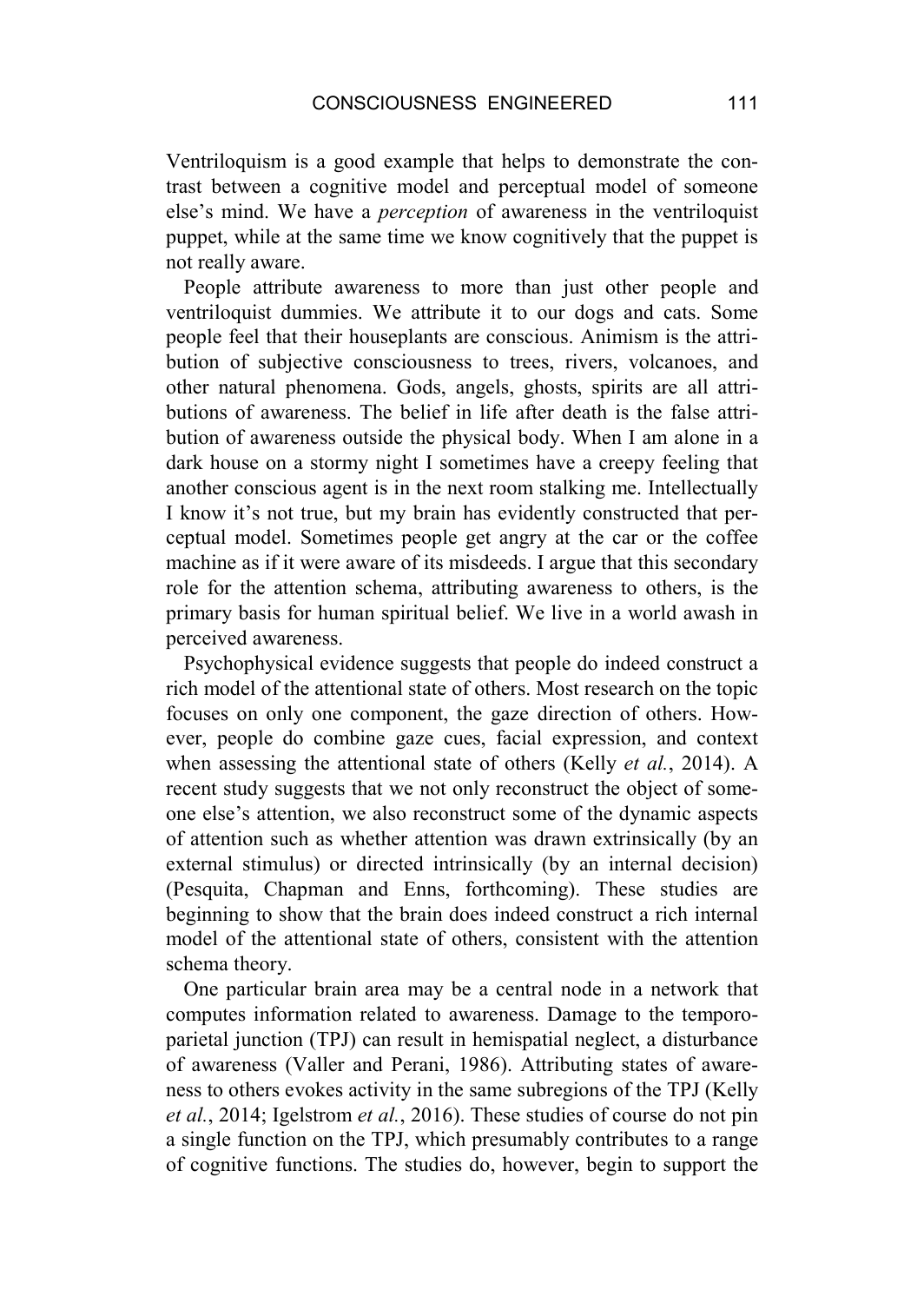attention schema theory, in which awareness in both the personal and social sense is a construct of specialized networks in the brain.

## **4. Illusionism**

In the target article of this special issue, Frankish describes an approach to consciousness called illusionism that is shared by many theories of consciousness. The attention schema theory has much in common with illusionism. It clearly belongs to the same category of theory, and is especially close to the approach of Dennett (1991). But I confess that I baulk at the term 'illusionism' because I think it miscommunicates. To call consciousness an illusion risks confusion and unwarranted backlash. To me, consciousness is not an illusion but a useful caricature of something real and mechanistic. My argument here concerns the rhetorical power of the term, not the underlying concepts.

In my own discussions with colleagues, I invariably encounter the confusion and backlash. To most people, an illusion is something that does not exist. Calling consciousness an illusion suggests a theory in which there is nothing present that corresponds to consciousness. However, in the attention schema theory, and in the illusionism described by Frankish, something specific is present. In the attention schema theory, the real item that exists inside us is covert attention the deep processing of selected information. Attention truly does exist. Our internal model of it lacks details and therefore provides us with a blurred, seemingly magicalist account of it.

Second, in normal English, to experience an illusion is to be fooled. To call consciousness an illusion suggests to most people that the brain has made an error. In the attention schema theory, and also in the illusionism approach described by Frankish, the relevant systems in the brain are not in error. They are well adapted. Internal models always, and strategically, leave out the unnecessary detail.

Third, most people understand illusions to be the result of a subjective experience. The claim that consciousness is an illusion therefore sounds inherently circular. Who is experiencing the illusion? It is difficult to explain to people that the experiencer is not itself conscious, and that what is important is the presence of the information and its impact on the system. The term illusion instantly aligns people's thoughts in the wrong direction.

All of the common objections I encounter have answers. They are based on a misunderstanding of illusionism. But the misunderstanding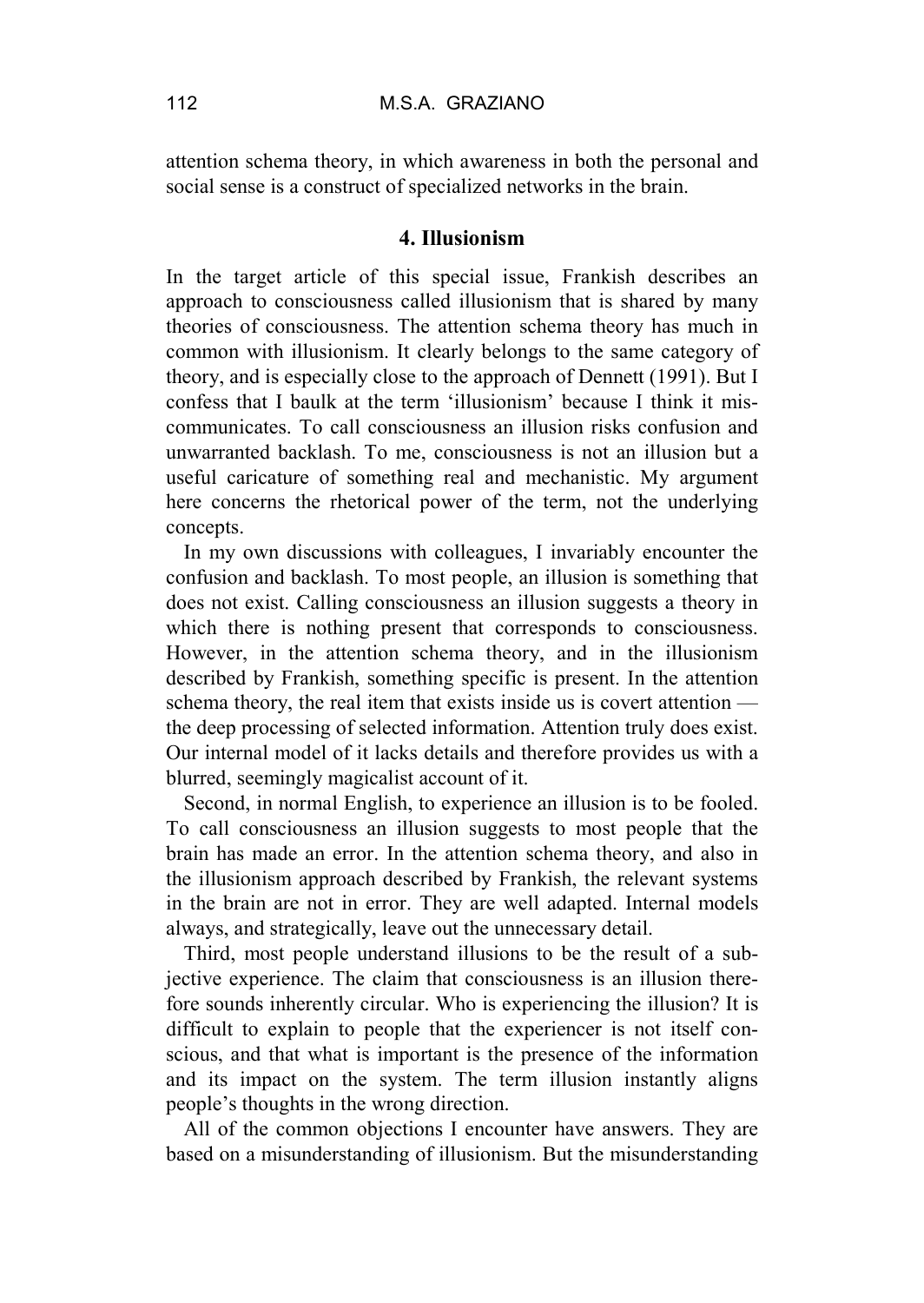is my point. Why use a misleading word that requires one to backtrack and explain? For these reasons, in my own writing I have avoided calling consciousness an illusion except in specific circumstances, such as the consciousness we attribute to a ventriloquist puppet, in which the term seems to apply more exactly.

Perhaps I am too much of a visual physiologist at heart. To me, an illusion is a mistake in a sensory internal model. It introduces a consequential discrepancy between the internal model and the real world. That discrepancy can cause errors in behaviour. In contrast, an internal model, at all times, with or without an illusion, is an efficient, useful compression of data. It is never literally accurate. Even when it is operating correctly and guiding behaviour usefully, it is a caricature of reality. I am comfortable calling consciousness a caricature, but not an illusion. It is a cartoonish model of something real.

#### **References**

- Baars, B.J. (1988) *A Cognitive Theory of Consciousness*, New York: Cambridge University Press.
- Beck, D.M. & Kastner, S. (2009) Top-down and bottom-up mechanisms in biasing competition in the human brain, *Vision Research*, **49**, pp. 1154–1165.
- Bonda, E., Petrides, M., Frey, S. & Evans, A. (1995) Neural correlates of mental transformations of the body-in-space, *Proceedings of the National Academy of Sciences USA*, **92**, pp. 11180–11184.
- Camacho, E.F. & Bordons Alba, C. (2004) *Model Predictive Control*, New York: Springer.
- Crick, F. & Koch, C. (1990) Toward a neurobiological theory of consciousness, *Seminars in the Neurosciences*, **2**, pp. 263–275.
- Damasio, A.R. (1990) Synchronous activation in multiple cortical regions: A mechanism for recall, *Seminars in the Neurosciences*, **2**, pp. 287–296.
- Dennett, D.C. (1991) *Consciousness Explained*, Boston, MA: Little, Brown, & Co.
- Desimone, R. & Duncan, J. (1995) Neural mechanisms of selective visual attention, *Annual Review of Neurosciences*, **18**, pp. 193–222.
- Engel, A.K. & Singer, W. (2001) Temporal binding and the neural correlates of sensory awareness, *Trends in Cognitive Sciences*, **5**, pp. 16–25.
- Frankish, K. (this issue) Illusionism as a theory of consciousness, *Journal of Consciousness Studies*, **23** (11–12).
- Gazzaniga, M.S. (1970) *The Bisected Brain*, New York: Appleton Century Crofts.
- Graziano, M.S.A. (2013) *Consciousness and the Social Brain*, New York: Oxford University Press.
- Graziano, M.S.A. (2014) Speculations on the evolution of awareness, *Journal of Cognitive Neuroscience*, **26**, pp. 1300–1304.
- Graziano, M.S.A. & Botvinick, M.M. (2002) How the brain represents the body: Insights from neurophysiology and psychology, in Prinz, J. & Hommel, B. (eds.) *Common Mechanisms in Perception and Action: Attention and Performance XIX*, pp. 136–157, Oxford: Oxford University Press.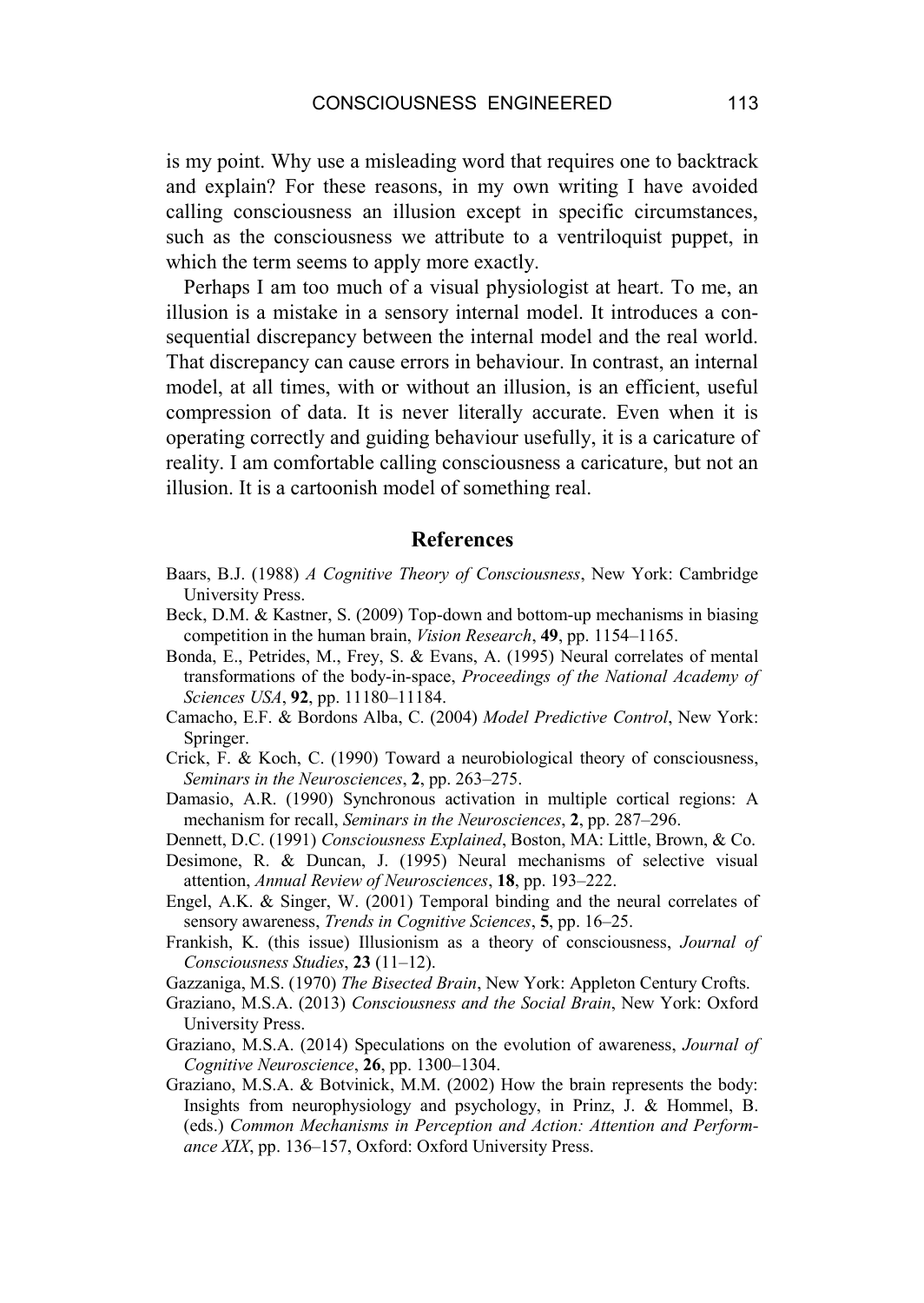- Graziano, M.S.A. & Kastner, S. (2011) Human consciousness and its relationship to social neuroscience: A novel hypothesis, *Cognitive Neuroscience*, **2**, pp. 98– 113.
- Hsieh, P., Colas, J.T. & Kanwisher, N. (2011) Unconscious pop-out: Attentional capture by unseen feature singletons only when top-down attention is available, *Psychological Science*, **22**, pp. 1220–1226.
- Igelstrom, K., Webb, T.W., Kelly. Y.T. & Graziano, M.S.A. (2016) Topographical organization of attentional, social and memory processes in the human temporoparietal cortex, *eNEuro*, **3**, ENEURO.0060-16.2016.
- Jiang, Y., Costello, P., Fang, F., Huang, M. & He, S. (2006) A gender- and sexual orientation-dependent spatial attentional effect of invisible images, *Proceedings of the National Academy of Sciences USA*, **103**, pp. 17048–17052.
- Kelly, Y.T., Webb, T.W., Meier, J.D., Arcaro, J. & Graziano, M.S.A. (2014) Attributing awareness to oneself and to others, *Proceedings of the National Academy of Sciences USA*, **111**, pp. 5012–5017.
- Kentridge, R.W., Nijboer, T.C. & Heywood, C.A. (2008) Attended but unseen: Visual attention is not sufficient for visual awareness, *Neuropsychologia*, **46**, pp. 864–869.
- Koch, C. & Tsuchiya, N. (2007) Attention and consciousness: Two distinct brain processes, *Trends in Cognitive Sciences*, **11**, pp. 16–22.
- Lamme, V.A. (2004) Separate neural definitions of visual consciousness and visual attention: A case for phenomenal awareness, *Neural Networks*, **17**, pp. 861–872.
- Lamme, V.A. (2006) Towards a true neural stance on consciousness, *Trends in Cognitive Sciences*, **10**, pp. 494–501.
- Lau, H. & Rosenthal, D. (2011) Empirical support for higher-order theories of consciousness, *Trends in Cognitive Sciences*, **15**, pp. 365–373.
- McCormick, P.A. (1997) Orienting attention without awareness, *Journal of Experimental Psychology, Human Perception and Performance*, **23**, pp. 168– 180.
- Metzinger, T. (2010) *The Ego Tunnel*, New York: Basic Books.
- Newman, J. & Baars, B.J. (1993) A neural attentional model for access to consciousness: A global workspace perspective, *Concepts in Neuroscience*, **4**, pp. 255–290.
- Nisbett, R.E. & Wilson, T.D. (1977) Telling more than we can know verbal reports on mental processes, *Psychological Review*, **84**, pp. 231–259.
- Norman, L.J., Heywood, C.A. & Kentridge, R.W. (2013) Object-based attention without awareness, *Psychological Science*, **24**, pp. 836–843.
- Parsons, L.M. (1987) Imagined spatial transformations of one's hands and feet, *Cognitive Psychology*, **19**, pp. 178–241.
- Pesquita, A., Chapman, C.S. & Enns, J.T. (forthcoming) Seeing attention in action: Human sensitivity to attention control in others, *Proceedings of the National Academy of Sciences USA*.
- Scheidt, R.A., Conditt, M.A., Secco, E.L. & Mussa-Ivaldi, F.A. (2005) Interaction of visual and proprioceptive feedback during adaptation of human reaching movements, *Journal of Neurophysiology*, **93**, pp. 3200–3213.
- Schurger, A., Pereira, F., Treisman, A. & Cohen, J.D. (2010) Reproducibility distinguishes conscious from nonconscious neural representations, *Science*, **327**, pp. 97–99.